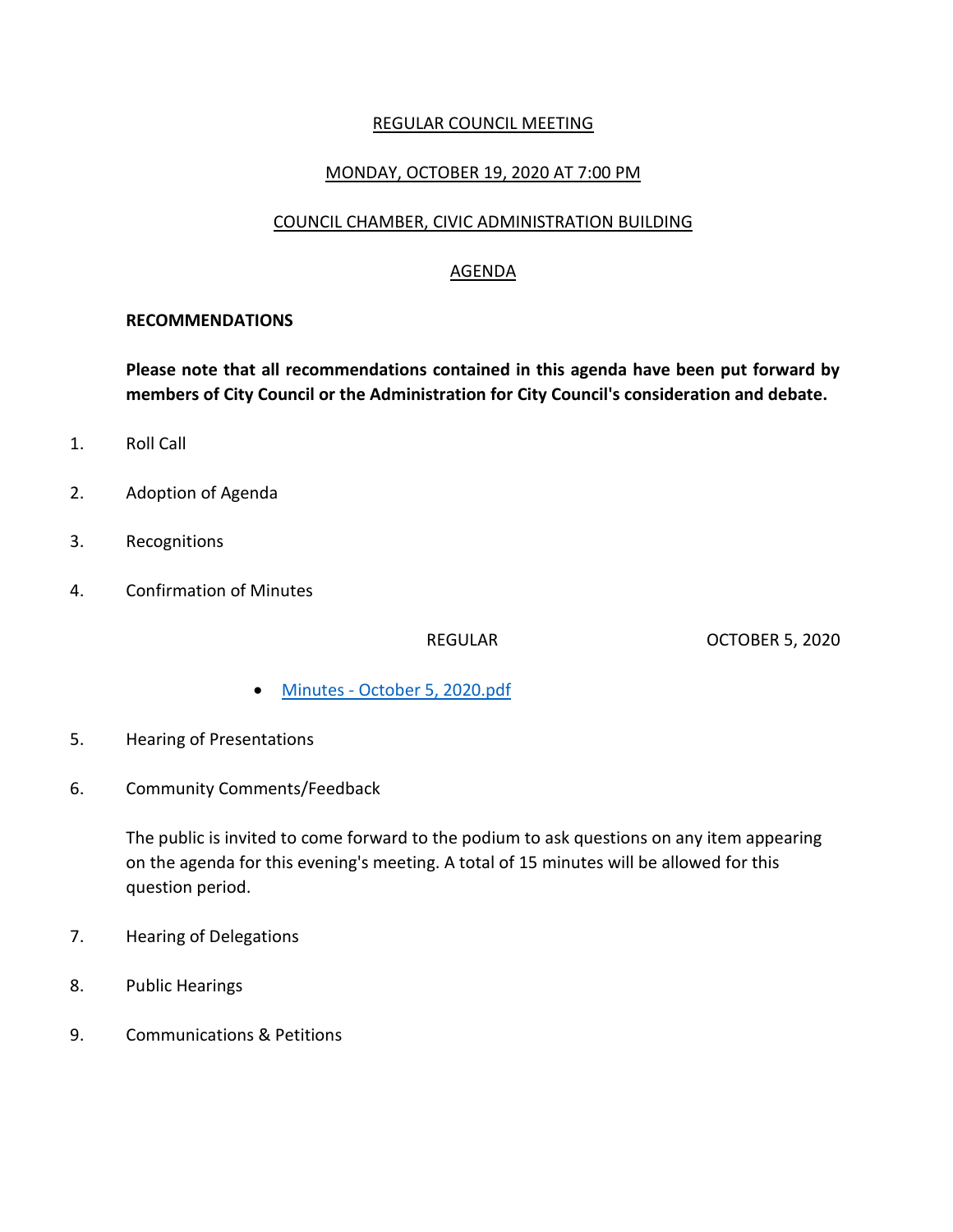- 10. Committee Reports
	- (A) AGE FRIENDLY COMMITTEE VERBAL OCTOBER 19, 2020
- 11. Enquiries
- 12. Announcements
- 13. General Business
	- (A) APPOINTMENT OF EMERGENCY COORDINATOR

That pursuant to Section 8((1)(c) of The Emergency Measures Act, Mr. Tobin Praznik be appointed to the position of Emergency Coordinator for the City of Brandon.

- [Appointment of Emergency Coordinator.pdf](https://paperlesscouncil.brandon.ca/attachments/A_2020/GEN_GFKGVYJKOJGLGLYNZJWVNEILEOCDWPLPMUULHIMDLKGGZDTKPPH_Appointment%20of%20Emergency%20Coordinator.pdf)
- 14. By-Laws
- NO. 7281 TO EXEMPT THE ART GALLERY OF SOUTWESTERN MANITOBA FROM MUNICIPAL PROPERTY TAXES FOR 710 ROSSER AVENUE 2ND & 3RD READINGS

That By-law No. 7281 to exempt The Art Gallery of Southwestern Manitoba as an occupier of a portion of the property located at 710 Rosser Avenue (Roll #333252) from municipal property taxes be read a second time.

That the by-law be read a third and final time.

- By-law No. 7281 [exempt the AGSM from municipal taxes for 710 Rosser](https://paperlesscouncil.brandon.ca/attachments/A_2020/BYL_UYASBCUSFNYYVMQUZSVLNQDQGUQJIGJHJDJKMFHSKODFYEGXHCV_By-law%20No.%207281%20-%20exempt%20the%20AGSM%20from%20municipal%20taxes%20for%20710%20Rosser%20Avenue.pdf)  [Avenue.pdf](https://paperlesscouncil.brandon.ca/attachments/A_2020/BYL_UYASBCUSFNYYVMQUZSVLNQDQGUQJIGJHJDJKMFHSKODFYEGXHCV_By-law%20No.%207281%20-%20exempt%20the%20AGSM%20from%20municipal%20taxes%20for%20710%20Rosser%20Avenue.pdf)
- NO. 7283 COUNCIL CODE OF CONDUCT 2ND & 3RD READINGS

That By-law No. 7283 to establish a Council Code of Conduct be read a second time.